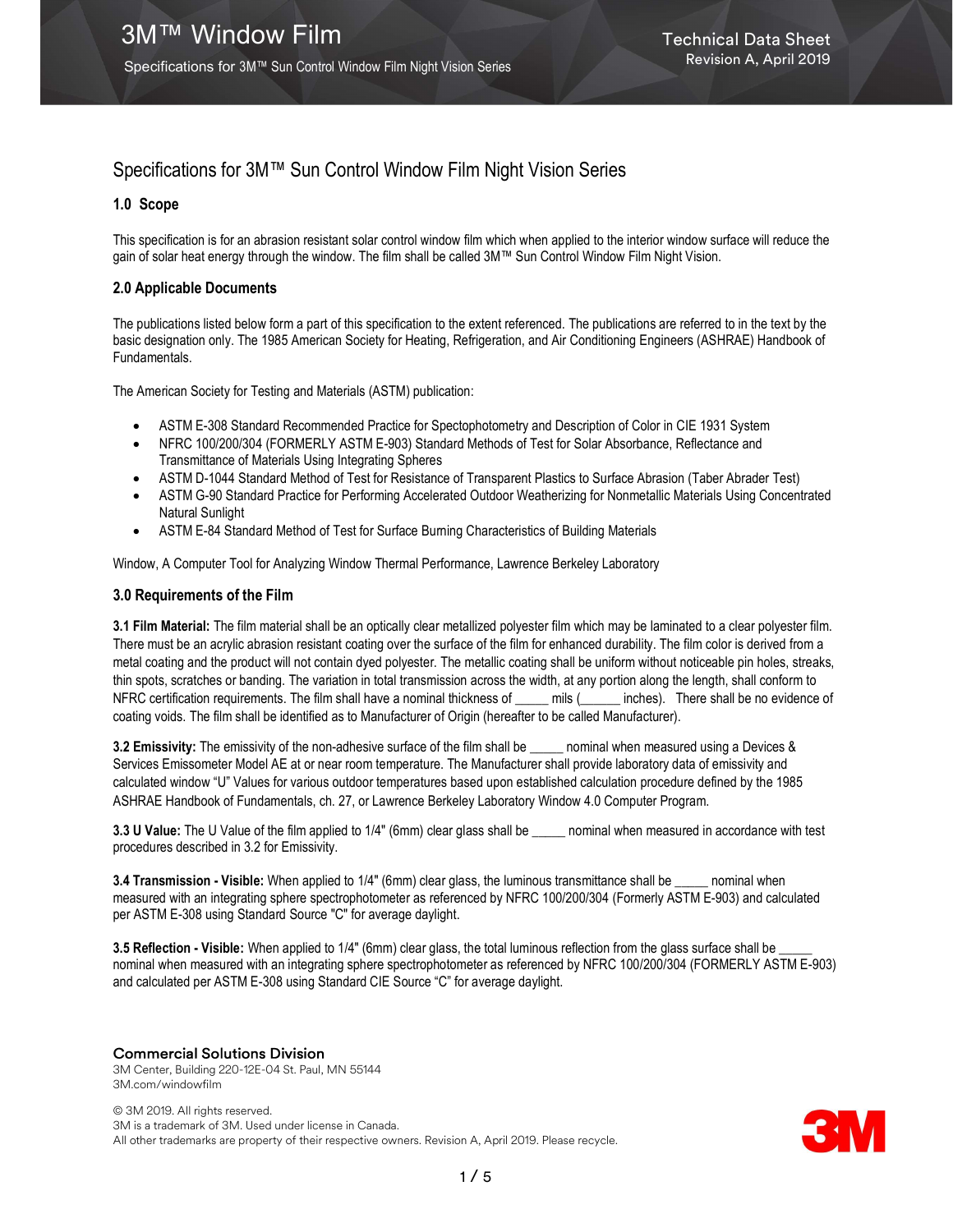3.6 Transmission - Ultraviolet Light: When applied to 1/4" 6mm) clear glass, the total transmission of solar ultraviolet radiation of air mass = 2 over the spectral range of 3000 to 3800 angstroms shall not exceed \_\_\_\_\_ when measured with an integrating sphere spectrophotometer as referenced by NFRC 100/200/304 (Formerly ASTM E-903).

3.7 Shading Coefficient: When applied to 1/4" (6mm) clear glass, the shading coefficient shall be \_\_\_\_\_ nominal when solar energy transmittance and reflection are measured per NFRC 100/200/304 (Formerly ASTM E-903) and the shading coefficient is computed in accordance with the established procedures defined by The ASHRAE Handbook of Fundamentals.

3.8 Adhesive System: The film shall be supplied with a pressure sensitive weatherable acrylate adhesive applied uniformly over the surface opposite the abrasion resistant coating. A water soluble detackifier shall be incorporated over the pressure sensitive adhesive to facilitate handling. The adhesive shall be essentially optically flat and the film itself shall not appear distorted when viewed from a distance of ten feet (3 m) at angles up to 45 degrees from either side of the glass.

3.9 Flammability: The Manufacturer shall provide independent test data showing that the window film shall meet the requirements of a Class A Interior Finish for Building Materials for both Flame Spread Index and Smoke Development Values per ASTM E-84.

3.10 Abrasion Resistance: The Manufacturer shall provide independent test data showing that the film shall have a surface coating that is resistant to abrasion such that, less than 5% increase of transmitted light haze will result in accordance with ASTM D-1044 using 100 cycles, 500 grams weight, and the CS10F Calibrase Wheel.

#### 4.0 Requirements of the Authorized Dealer/Applicator (ADA)

4.1 The ADA shall provide documentation that the ADA is authorized by the Manufacturer to install window film as per the Manufacturer's specifications and in accordance with specific requests as to be determined and agreed to by the customer.

4.2 Authorization of dealership may be verified through the company's 3M I.D. Number.

4.3 The ADA will provide a commercial building reference list of ten (10) properties where the ADA has installed window film. This list will include the following information:

- \* Name of building
- \* The name and telephone number of a management contact
- \* Type of glass
- \* Type of film
- \* Amount of film installed
- \* Date of completion

4.4 Upon request, the ADA will provide a Glass Stress Analysis of the existing glass and proposed glass/film combination as recommended by the film Manufacturer.

4.5 Upon request, the ADA will provide an application analysis to determine available energy cost r education and savings.

#### 5.0 Requirements of the Manufacturer

5.1 The Manufacturer will ensure proper quality control during production, shipping and inventory, clearly identify and label each film core with the product designation and run number.

5.2 Materials shall be manufactured by: 3M Commercial Solutions Division

3M Center Building 280 St. Paul, MN 55144-1000 Purchased Through: Energy Products Distribution 9223 Harford Road Baltimore, MD 21234 1-800-537-3911 | info@epdwindowfilm.com

#### 5.3 3M CSD Point of Contact: Jennifer Daly 651-737-1281

Commercial Solutions Division

3M Center, Building 220-12E-04 St. Paul, MN 55144 3M.com/windowfilm

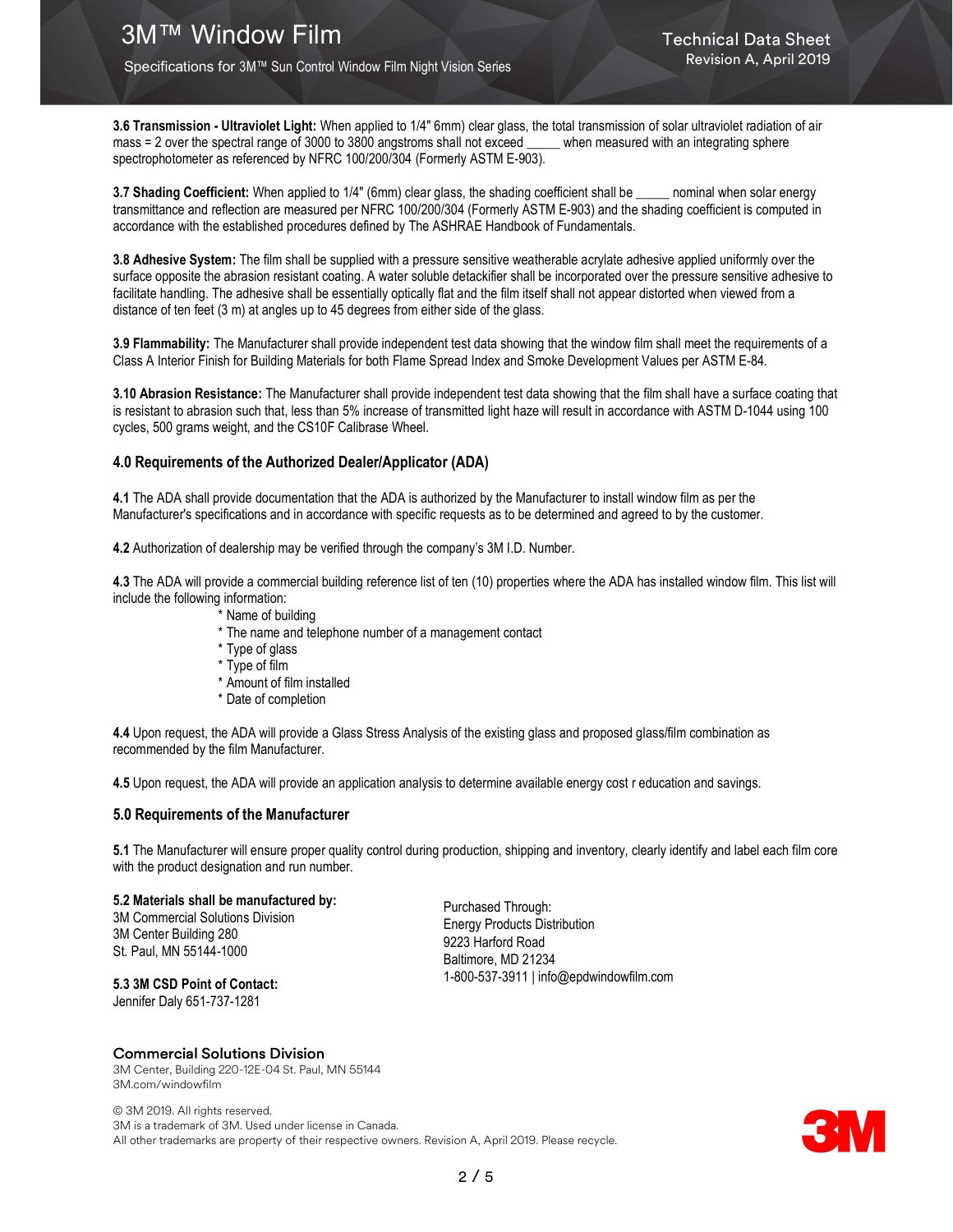#### 6.0 Application

6.1 Examination: Examine glass surfaces to receive new film and verify that they are free from defects and imperfections which will affect the final appearance. Correct and/or note all such deficiencies to the owner prior to commencing film application.

#### 6.2 Preparation:

- a. The window and window framing will be cleaned thoroughly with a neutral cleaning solution. The inside surface of the window glass shall be bladed with industrial razors to ensure the removal of any foreign contaminants.
- b. Toweling or other absorbent material shall be placed on the window sill or sash to absorb moisture accumulation generated by the film application.

6.3 Installation: The film shall be applied as to the specifications of the Manufacturer by an ADA.

- a. Materials will be delivered to the job site with the manufacturer's labels intact and legible.
- b. To minimize waste, the film will be cut to specification utilizing a vertical dispenser designed for that purpose. Film edges shall be cut neatly and square at a uniform distance of 1/8" (3mm) to 1/16" (1,5mm) of the window sealing device.
- c. Clear, clean water will be used to remove the water-soluble overcoat that protects the pressure sensitive adhesive. Water and film slip solution shall be used on the window glass to facilitate the proper positioning of the film
- d. To ensure efficient removal of excess water from the underside of the film and to maximize bonding of the pressure sensitive adhesive, polyplastic bladed squeegees shall be used.
- e. Upon completion, the film may have a dimpled appearance from residual moisture. Said moisture shall, under reasonable weather conditions, dry flat with no moisture dimples within a period of 30 calendar days when viewed under normal viewing conditions.
- f. After installation, any leftover material and/or debris will be removed, and the work area will be returned to original condition. ADA will protect the film before, during and after the installation.

#### 7.0 Cleaning

The film may be washed using common window cleaning solutions, including ammonia solutions, 30 days after application. Abrasive type cleaning agents and bristle brushes which could scratch the film must not be used. Synthetic sponges or soft cloths are recommended.

#### 8.0 Warranty

Films Covered: NV-15, NV-25 and NV-35.

8.1 The application shall be warranted by the film manufacturer (3M) for a period of Fifteen (12) years in that the film will maintain solar reflective properties without cracking, crazing, delaminating, bubbling, peeling or discoloration. In the event that the product is found to be defective under warranty, the seller will replace such quantity of the film proved to be defective and will additionally provide the removal and reapplication labor free of charge.

8.2 The film manufacturer (3M) also warrants against glass failure (maximum value \$500 per window) due to thermal shock fracture of glass provided the film is applied to recommended types of glass and the failure occurs within sixty (60) months from the start of application. Any glass failure must be reviewed by the film manufacturer (3M) prior to replacement.

#### Commercial Solutions Division

3M Center, Building 220-12E-04 St. Paul, MN 55144 3M.com/windowfilm

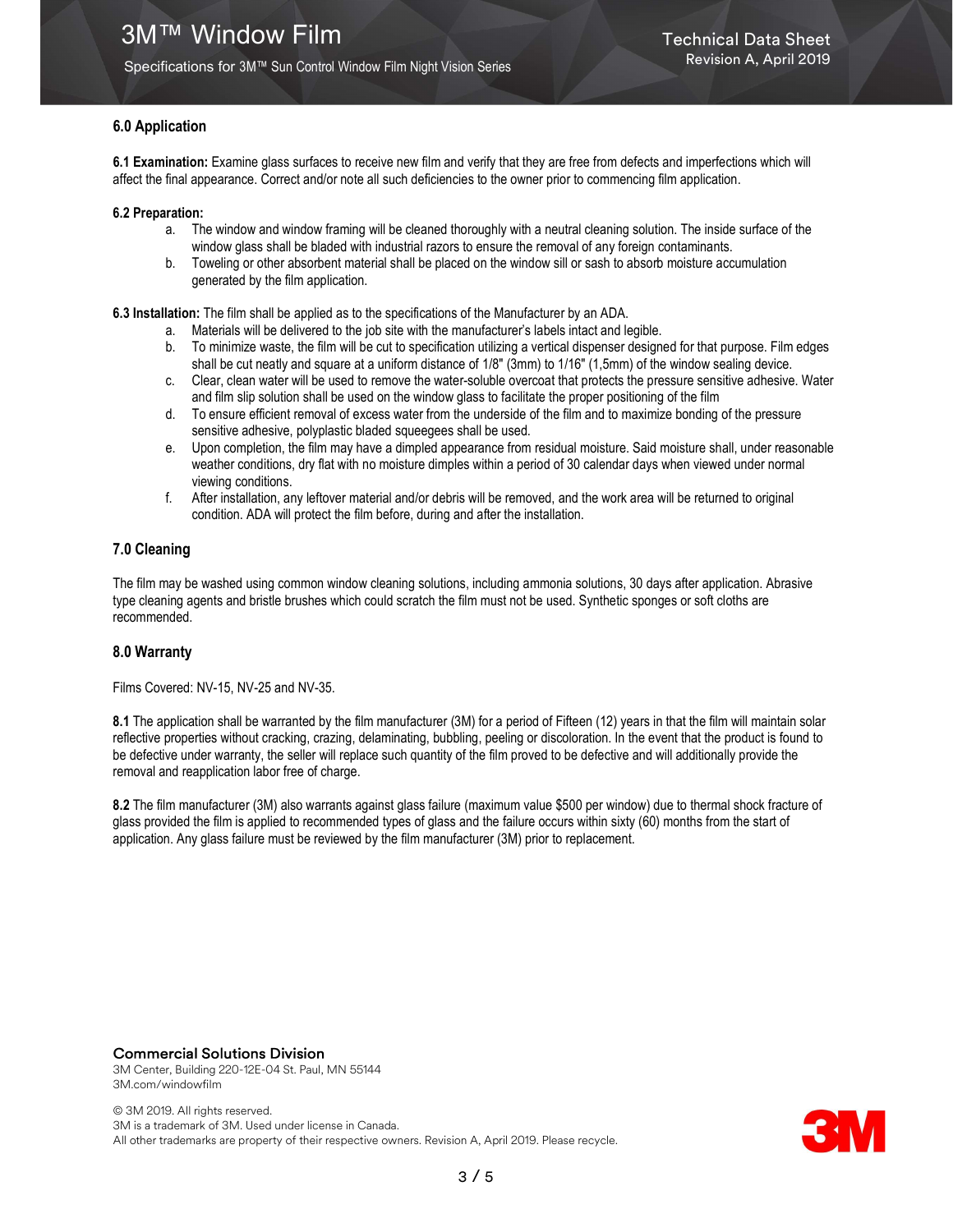# 3M™ Window Film Technical Data Sheet

Specifications for 3M™ Sun Control Window Film Night Vision Series

| Section | Title                                                              | <b>3M Window Films</b> |                  |             |
|---------|--------------------------------------------------------------------|------------------------|------------------|-------------|
|         | Film                                                               | <b>NV15</b>            | NV <sub>25</sub> | <b>NV35</b> |
| 3.1     | Thickness (mils)                                                   | 2.5                    | 2.5              | 2.5         |
|         | (inches)                                                           | 0.0025                 | 0.0025           | 0.0025      |
| 3.3     | U value                                                            | 0.98                   |                  | 1.03        |
| 3.4     | Visible Light Transmission                                         | 15%                    | 24%              | 36%         |
| 3.5     | Visible Light Reflection - Exterior                                | 38%                    | 19%              | 13%         |
|         | Visible Light Reflection - Interior                                | 11%                    | 7%               | 7%          |
| 3.6     | <b>Ultraviolet Rejection</b>                                       | 99%                    | 99%              | 99%         |
| 3.7     | Shading Coefficient Coefficient - 90 degrees (normal<br>incidence) | 0.32                   | 0.45             | 0.55        |

Note: Performance based upon ¼ clear glass

## Commercial Solutions Division

3M Center, Building 220-12E-04 St. Paul, MN 55144 3M.com/windowfilm